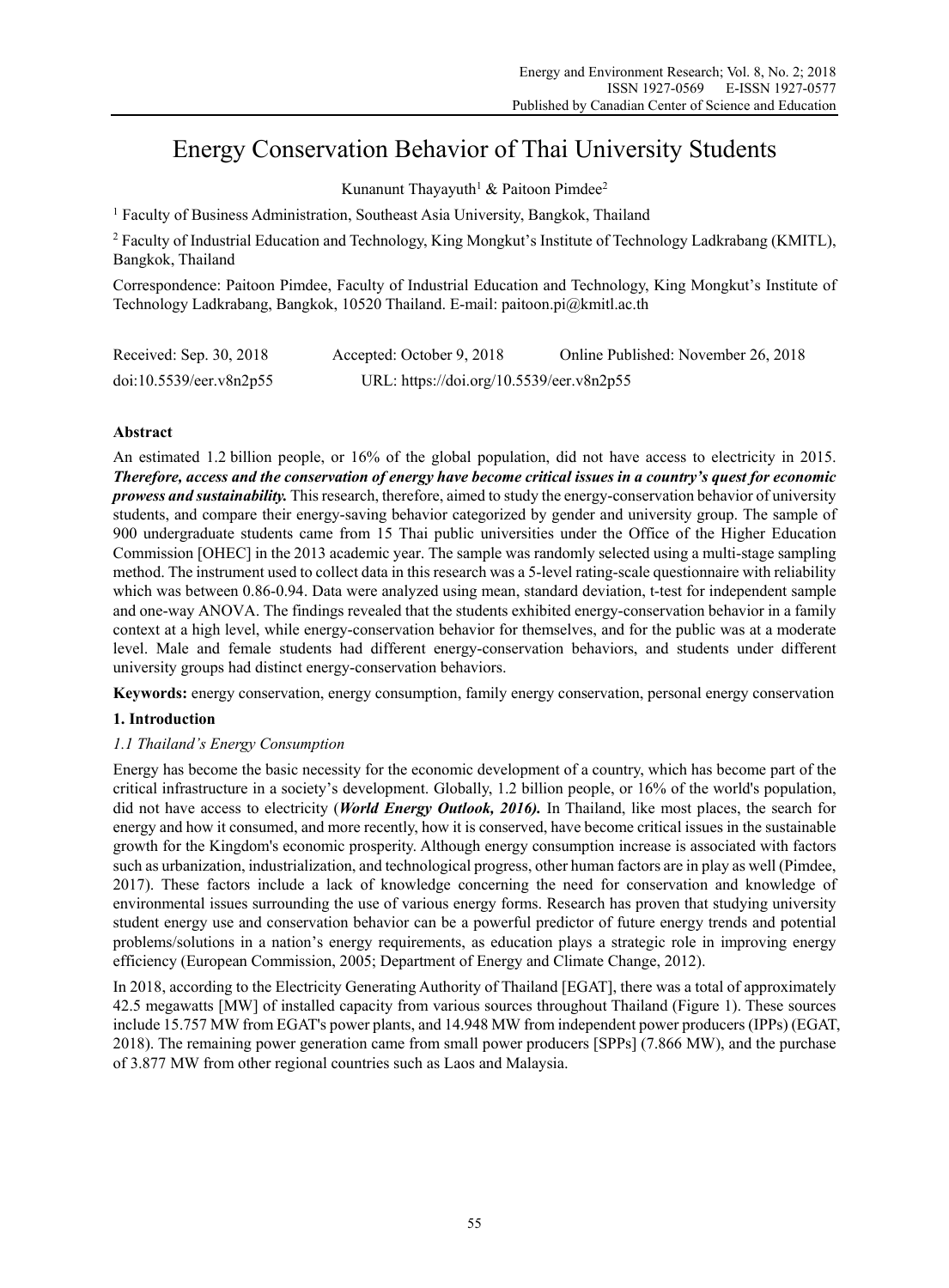

resources and capacity

# *1.2 Thailand's Domestic and Regional Energy Conservation Processes*

In Thailand, various private and public instructions and companies have become aware of the ever-increasing importance of energy conservation. Under the *Thailand Energy Efficiency Development Plan* [EEDP] (2015 – 2036), public education and awareness objectives are outlined in which the stated goal is a 30% reduction in energy use between 2010 and 2036 (Pichalai, 2015). The specifics of the plan calls for greater public support for human resource energy conservation development, the creation of public awareness and behavioral change process, and by supporting energy efficiency technology research and development.

Furthermore, energy conservation has defined under the EEDP has two meanings (Ministry of Energy, 2016). The first meaning refers to the economical use or reduced expendable use of energy. The second meaning is energy efficiency improvement, which refers to doing the same activities with less energy. These elements included hot water production, cooling systems, transportation, and machines utilized in the manufacturing processes.

Also, Thailand's EGAT has undertaken programs to educate students about the importance of energy conservation. One such program is called the '*Green Learning Room Project*, in which the stated goals are to raise student awareness on the efficient use of power. In 2018, EGAT was working with 414 schools with the stated goal of reducing electricity consumption by 1.7 million units, while reducing carbon dioxide emissions by 900 tons (EGAT, 2018).

Also, at the *Asia-Pacific Economic Cooperation* (APEC) Summit in 2007, Thai government officials ratified the beginnings of an energy collaboration plan to meet the agreed targets by 2030 (Ministry of Energy, 2016). Subsequently, APEC delegates quantified this by signing an agreement to reduce APEC's aggregate energy intensity by 45% from 2005 levels by 2035 (APEC, 2018). This is not an insignificant number as APEC accounts for 60% of the world's energy demand, which includes four of the world's five largest energy users including China, the USA, Russia, and Japan. In 2013, the region consumed the equivalent of over 8,000 million tons of oil worth of energy (Mtoe) and was a net energy importer of over 650 Mtoe, of which 90% was oil. Therefore, Thailand's goals have taken on international importance as well. This the reasons for the following study's research objectives.

#### *1.3 Research Objectives*

- 1.3.1 To examine energy-saving behaviors of university students categorized by university group.
- 1.3.2 To compare energy-saving behaviors of university students categorized by gender.
- 1.3.3 To compare energy-saving behaviors of university students categorized by university group.

#### **2. Literature Review**

#### *2.1 Energy-Conservation Behavior*

"Behavior" is a psychological action or response to a psychological action of individuals and interactions that are a response to internal and external stimuli as well as activities with noticeable aims or activities carried out through deliberation or unconsciousness (Royal Institute Dictionary, 2011; Goldenson & Glanze, 1989). Energyconservation behavior is a type of human behavior that is expressed physically or verbally in contexts related to surroundings (Staddon, Cycil, Goulden, Leygue, & Spence, 2016), which also entails the public's behavior concerning the environment and public conservation benefits concerning a nation's resources.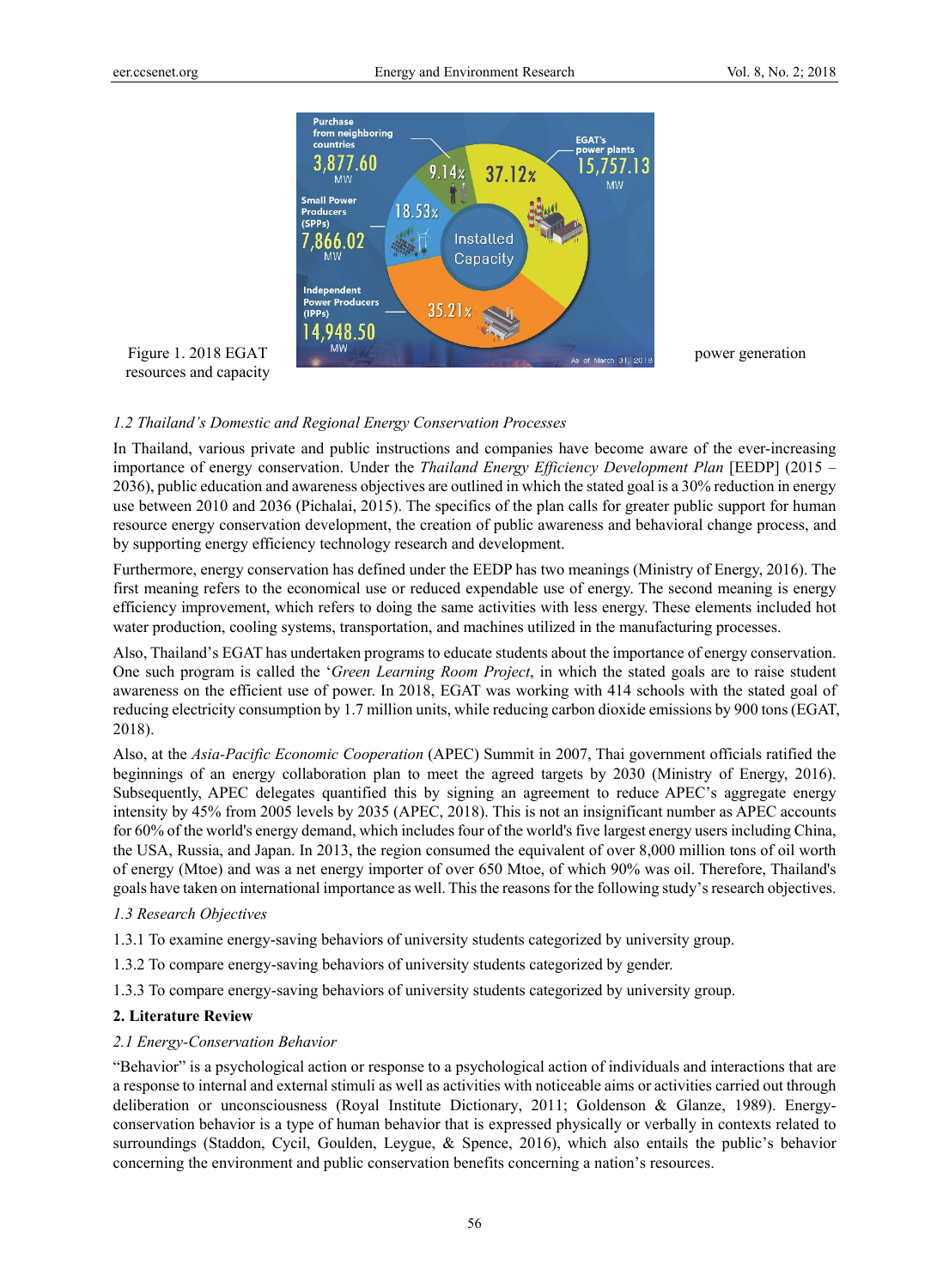The study of energy-conservation behavior emphasizes energy conservation, which is associated with an individuals' actions to use electric power for their benefit efficiently. It has been suggested that the conservation adoption is influenced by how strong the argument to conserve energy is, the source credibility, if the message is understood and retained, and the degree to which an individual is able and willing to install conservation devices in their home (Costanzo, Archer, Aronson, & Pettigrew, 1986).

Additionally, Ajzen's Theory of Planned Behavior (TPB) has been used to explain a wide range of environmental behaviors (Abrahamse & Steg, 2009; Cordano & Frieze, 2000; Harland, Staats, & Wilke, 1999; Scherbaum, Popovich, & Finlinson, 2008), with Kaiser and Gutshcer (2003) reporting that the TPB variables explain 81% of variance in the intention to perform conservation behaviors. In the United Kingdom, Greaves, Zibarras, and Stride (2013) researched worker environmental, behavioral intentions and determined that the TPB explained 61% of variance in employees' intentions to turn off their computers when leaving their desk, 46% of variance in intentions to use video-conferencing rather than travel to meetings, and 53% of variance in intentions to recycle at work.

Furthermore, in Thailand Piasiri (2002) examined green school projects, and indicated good student energy conservation behavior included correctly turning off electrical appliances, maintaining appliances in good working condition, and reminding others not to waste energy. It was further determined that there were three types of energy conservation behavior, which include personal, within a family environment, and within the public environment.

# 2.1.1 Personal Energy Conservation Behavior

Various studies have determined that different factors shape personal energy conservation behavior, with Scherbaum et al. (2008) focusing on individual-level factors, and reported that public environmental consciousness is an essential predictor of personal environmental norms.

# 2.1.2 Family Energy Conservation

From a review of the literature, there seems to be an accumulated body of evidence that suggests that a households' energy – conservation behavior is tied to outside intervention. Verification of this comes from Abrahamse, Steg, Vlek, and Rothengatter (2007), which determined that energy consumption and conservation behavior was significantly higher when households were exposed to interventions. In Sweden, Ek and Söderholm (2010) also confirmed the importance of providing specific information on energy saving, as it plays an important role in energy conservation. Furthermore, the willingness to save electricity differs by age group, with older, retired people appearing more willing to save than the average individual.

# 2.1.3 Public Energy Conservation

Wang, Wang, Guo, Zhang, and Wang (2018) determined that in urban China, public energy conservation behavior was determined by altruism while stating that saving energy is an important guarantee for sustainable development. Furthermore, social norms and the policy environment have a significant impact on residents' daily energy-saving behavior.

# *2.2 Variables Affecting Energy-Conservation Behavior*

Earlier studies have identified and classified various individual factors responsible for the increment in household energy consumption, and have also analyzed the effect of socio-economic factors such as standard-of-living and income on overall household energy consumption (Bhattacharjee & Reichard, 2011). For example, do Paço and Varejão (2010) found that women display more desirable conservation behavior than do men. It was also determined that educational levels are not significant for distinguishing the more pro-environmental individuals from the others.

Meanwhile, Janda (2008) surveyed 1,064 Thai vocational students and determined that students of gained their greatness willingness and knowledge about energy conservation from their families and school. Furthermore, women were found to have higher energy conservation habits than their male counterparts. Additionally, energy conservation behavior appeared to be also related to the student's faculty and their seniority within it.

Pimdee, Thiengkamol, and Thiengkamol (2012) investigated student energy conservation psychological trait variables, including locus of control, mental health, future orientation and self-control, and achievement motive. The most essential predictors from the study were concluded to be future orientation, self-control, and mental health. Moreover, the situational group variables (instructional, social support, family role model perception, and media perception) better-predicted group energy conservation behavior over the group psychological trait variables. The most important predictors were the family role model perception and media perception.

# *2.3 Research Hypotheses*

2.3.1 Students of a different gender will have different energy-conservation behavior.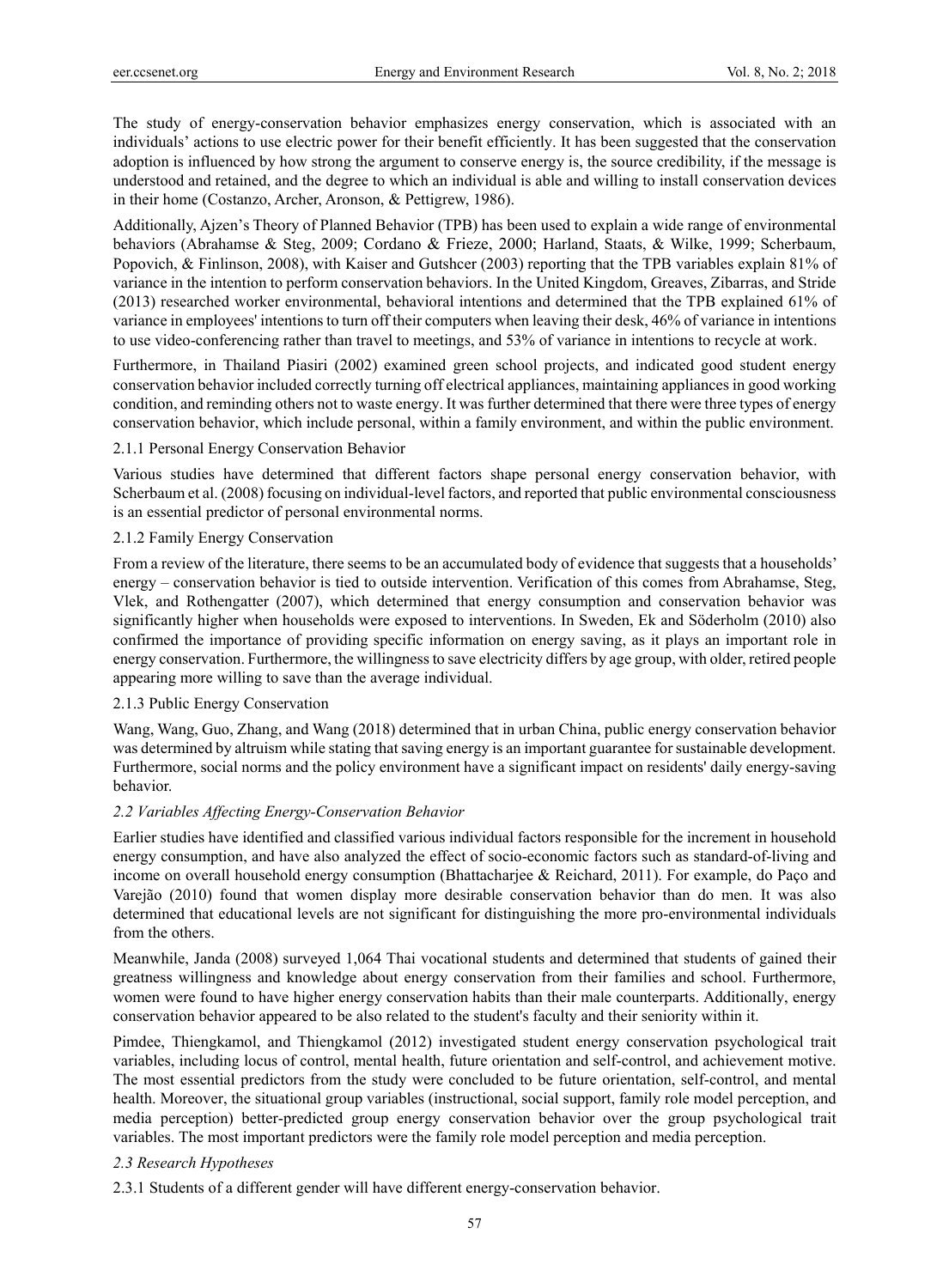2.3.2 Students of different university groups will have different energy-conservation behavior.

# **3. Methodology**

The sample for the study was drawn from a population of 1,328,920 undergraduate students in regular programs from public universities and other universities under the Thai government's Office of the Higher Education Commission (OHEC) in the academic year 2013. The sample was selected from determining the size of clusters based upon use of Yamane's (1973) indicative table, with 95% reliability and a 3% deviation from the size of the population ∞.

# *3.1 Research Instrument*

The main instrument employed in this research for data collection was a questionnaire on demographic information and energy-conservation behavior of students which used a 5-point rating scale (except demographic information) format. A pilot study was conducted beforehand with 45 students, and the obtained data were analyzed to find Cronbach's  $\alpha$  - coefficient. The questionnaire's reliability ranged from 0.86-0.94.

# *3.2 Data Collection*

The researchers collected data from the samples and received 60 completed questionnaires from each of the 15 universities surveyed. From the 900 copies collected, the subsequent analysis categorized each questionnaire by gender and university group.

# *3.3 Data Analysis*

The researchers analyzed energy-conservation behaviors using descriptive statistics including mean and standard deviation. To compare energy-saving behavior, the researcher used a t-test for independent samples and a one-way ANOVA F-test and tested the difference of mean in pairs by use of the Scheffe's method (Kao & Green, 2008).

# **4. Results**

# *4.1 Student Demographic Information*

From the 900 students participating in the survey (Table 1), it was determined that enrollment in science and nonscience curriculum was nearly equal (51% compared to 49%, respectively). Additionally, 73.44% of the students were residing in university student accommodations or their off-campus apartment. It was also interesting to note that 30.11% of the students (the majority) reported their family's monthly income at 20,000 baht (\$US 609) or less.

| Student demographic information                  | <b>Student totals</b> | (0/0) |
|--------------------------------------------------|-----------------------|-------|
| 1. Program                                       |                       |       |
| Science<br>$\bullet$                             | 459                   | 51.00 |
| • Non-science                                    | 441                   | 49.00 |
| <b>Total</b>                                     | 900                   | 100   |
| 2. Type of student's accommodation upon studying |                       |       |
| • Personal home                                  | 190                   | 21.11 |
| Apartment/ dormitory<br>$\bullet$                | 661                   | 73.44 |
| Relative's / acquaintance's home<br>$\bullet$    | 45                    | 5.00  |
| • Others places such as temples                  | 4                     | .44   |
| <b>Total</b>                                     | 900                   | 100   |
| 3. Family's revenue (per month)                  |                       |       |
| • Not over 10,000 Baht                           | 187                   | 20.78 |
| $10,001 - 20,000$ Baht<br>$\bullet$              | 271                   | 30.11 |
| $20,001 - 30,000$ Baht<br>٠                      | 174                   | 19.33 |
| $30,001 - 40,000$ Baht<br>٠                      | 112                   | 12.44 |
| • More than 40,000 Baht                          | 156                   | 17.33 |
| <b>Total</b>                                     | 900                   | 100   |

# Table 1. Student demographic information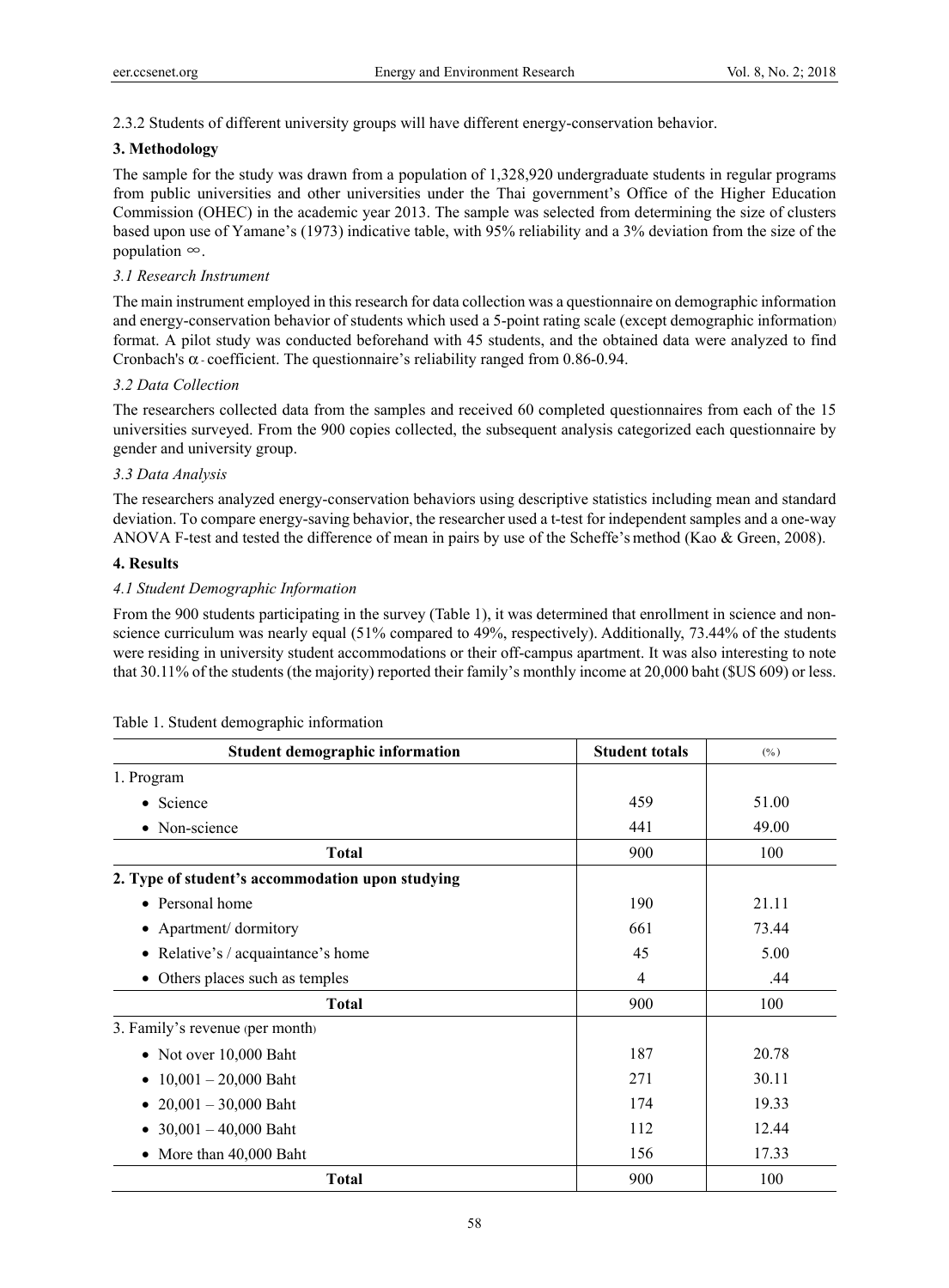# *4.2 Student Energy-Conservation Behavior by Aspects*

An analysis by use of mean and S.D. determined that energy-saving behavior in the family was at a high level (Table 2). This was followed by a moderate level for both personal energy conservation behavior and energy conservation behavior for the public.

|                                                |      | student $(n=900)$ |          | Rank |  |
|------------------------------------------------|------|-------------------|----------|------|--|
| <b>Aspects</b>                                 | M    | S.D.              | Level    |      |  |
| 1. Personal energy conservation behavior       | 3.47 | .97               | Moderate |      |  |
| 2. Energy conservation behavior in family      | 3.73 | .70               | High     |      |  |
| 3. Energy conservation behavior for the public | 3.43 | .87               | Moderate |      |  |

Table 2. mean, standard deviation [S.D], level and rank of student energy-conservation behavior by aspects

# *4.3 Student Energy-Conservation Behavior by Gender*

Table 3 shows the results of the analysis of both male and female student participation in energy-conservation behavior by aspects. From it, it was determined that females in a family environment were most prone to exhibit energy-conservation behavior.

|  |  |  |  | Table 3. Comparison of Mean of Student Energy-Conservation Behavior by Gender |  |
|--|--|--|--|-------------------------------------------------------------------------------|--|
|  |  |  |  |                                                                               |  |

| Aspect                                   | Gender | $\mathbf n$ | M    | S.D. |         | Sig. |
|------------------------------------------|--------|-------------|------|------|---------|------|
|                                          | Female | 450         | 3.55 | .96  | $2.53*$ |      |
| 1. Personal energy conservation behavior | Male   | 450         | 3.39 | .97  |         | .01  |
|                                          | Female | 450         | 3.80 | .69  | $3.16*$ | .00. |
| 2. Energy saving in family               | Male   | 450         | 3.66 | .70  |         |      |
|                                          | Female | 450         | 3.51 | .82  |         |      |
| 3. Energy saving for the public          | Male   | 450         | 3.34 | .91  | $2.98*$ | .00. |

*Note.* \*Sig. < .05

# *4.4 Student Energy-Conservation Behavior by University Groups*

Table 4 shows the results of the comparison analysis of energy-conservation behavior between students from different university groups. From it, it was determined that females in a family environment were most prone to exhibit energy-conservation behavior.

| Table 4. Variance analysis to compare student energy-conservation behavior between university groups |  |  |  |  |
|------------------------------------------------------------------------------------------------------|--|--|--|--|
|                                                                                                      |  |  |  |  |
|                                                                                                      |  |  |  |  |
|                                                                                                      |  |  |  |  |

| Aspect                                       | <b>Source of Variance</b> | <b>SS</b> | df  | MS   | F        | Sig. |
|----------------------------------------------|---------------------------|-----------|-----|------|----------|------|
|                                              | Between Groups            | 10.45     | 2   | 5.22 |          |      |
| 1. Personal energy conservation<br>behavior  | Within Groups             | 832.35    | 897 | .93  | $5.63*$  | .00. |
|                                              | Total                     | 842.79    | 899 |      |          |      |
|                                              | Between Groups            | 4.38      | 2   | 2.19 |          |      |
| 2. Energy conservation behavior in<br>family | Within Groups             | 430.94    | 897 | .48  | $4.56*$  | .01  |
|                                              | Total                     | 435.33    | 899 |      |          |      |
| 3. Energy conservation behavior for the      | Between Groups            | 16.49     | 2   | 8.24 |          |      |
| public                                       | Within Groups             | 660.91    | 897 | .74  | $11.19*$ | .00  |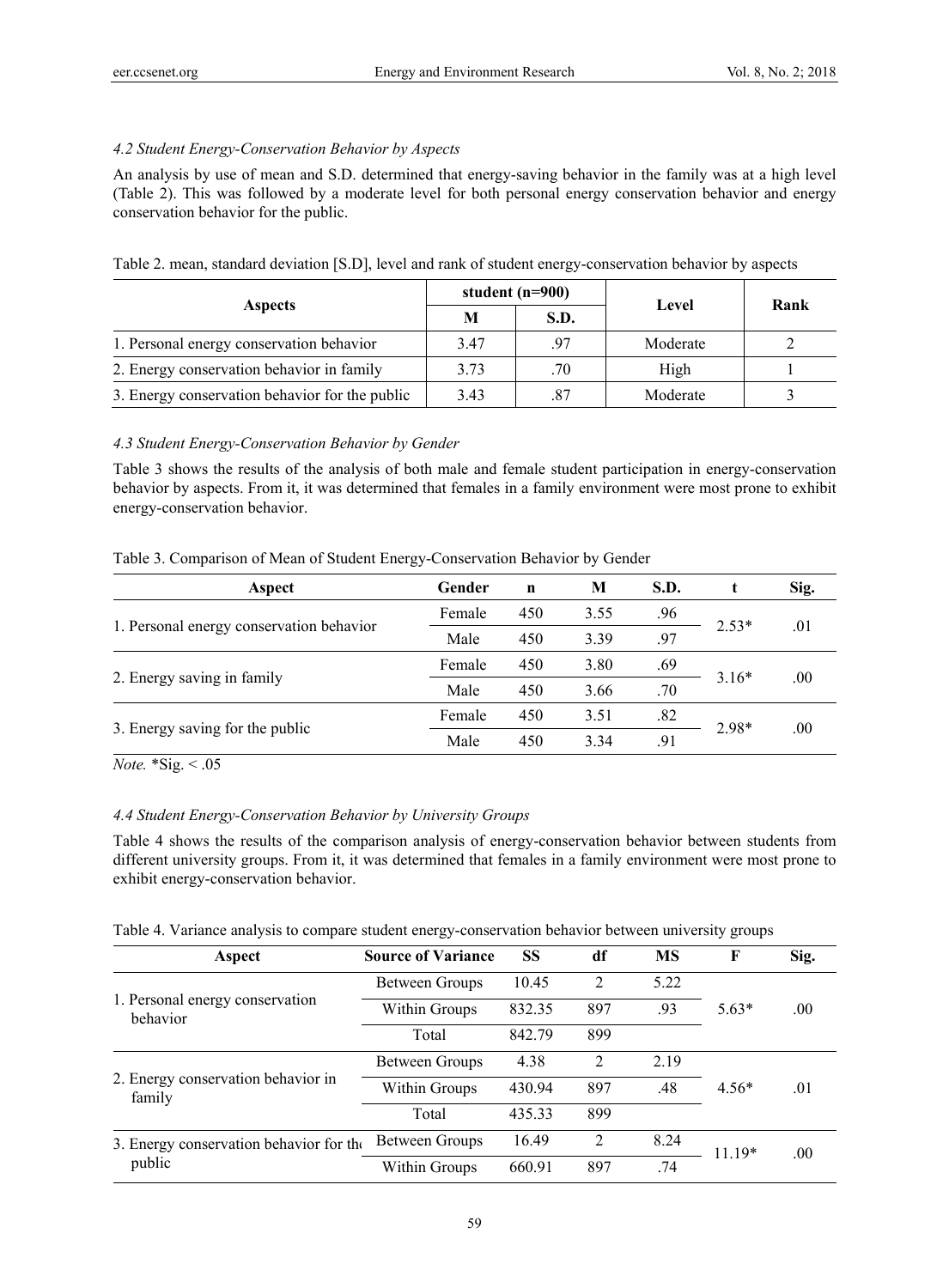| eer.ccsenet.org | Energy and Environment Research | Vol. 8, No. 2: 2018 |
|-----------------|---------------------------------|---------------------|
|                 |                                 |                     |
|                 |                                 |                     |

According to the one-way ANOVA, the students under different university groups had distinct energy-saving behaviors with a statistical significance at .05. The test of difference in pairs with Scheffé's method was shown in Table 5. The students from public universities had personal, family, and public energy-conservation behavior higher than students in the Rajabhat University system (originally founded as teacher colleges). Furthermore, the

Total 677.40 899

students from public universities had energy-conservation behavior in a family environment higher than the students in the Rajamangala University of Technology (RMUT) system (nine universities). Meanwhile, the students from the RMUT system had energy-conservation behavior in a public setting higher than students in the Rajabhat University system.

| Aspect                                            | University  | M    | <b>Public</b> | Rajabhat | <b>RMUT</b> |
|---------------------------------------------------|-------------|------|---------------|----------|-------------|
|                                                   | Public      | 3.61 |               | $.26*$   | .15         |
| 1. Personal energy conservation<br>behavior       | Rajabhat    | 3.35 |               |          | $-.11$      |
|                                                   | <b>RMUT</b> | 3.46 |               |          |             |
|                                                   | Public      | 3.83 |               | $.15*$   | $.14*$      |
| 2. Energy conservation behavior in<br>family      | Rajabhat    | 3.68 |               |          | $-.01$      |
|                                                   | <b>RMUT</b> | 3.69 |               |          |             |
|                                                   | Public      | 3.59 |               | $.33*$   | .15         |
| 3. Energy conservation behavior for<br>the public | Rajabhat    | 3.26 |               |          | $-.18*$     |
|                                                   | <b>RMUT</b> | 3.44 |               |          |             |

Table 5. Mean comparison of the student energy-conservation behavior under different university groups

*Note.* \*Sig. < .05

# **4. Discussion**

The study's Thai university students exhibited energy conservation behavior to the greatest degree while they were in their family's home environment. Secondary to this was the student's energy conservation behavior in a personal and public setting, which were both at a moderate level. This is consistent with other research in Pakistan in which Khan, Shah, and Khan (2016), indicated that public sector student hostels had significantly higher energy consumption than their private student counterparts.

Mongkhonvanit, Panklib, and Bhalla, S.K. (2015), also determined that universities substantially driven by their students are anticipated to continue reporting an increased focus on sustainability. Universities have long been agents of change, catalysts for social and political action, as well as centers of learning. Universities not only educate most of the world's leaders, decision makers and teachers and advance the boundaries of knowledge, but as major employers and consumers of goods and services, they play a significant economic role nationally and globally.

In the analysis of this study's 900 male and female students, it was also determined that females in a family environment were more prone to exhibit energy-conservation behavior over their male counterparts. This is consistent with research from do Paço and Varejão (2010), which also found that women display energy conservation behavior better than men. Additionally, Janda (2008) also showed that Thai vocational students showed a high level of knowledge concerning energy-conservation behaviors. However, male and female students in different faculties had dissimilar energy-saving behaviors. Additionally, how students learn about energy saving from their family and educational institutions could explain the variations in the energy-conservation behavior of the students.

# **5. Conclusion**

The choices we make about how we use energy have environmental and economic impacts. There are many things students can do to use less energy and use it more wisely. These actions include both energy conservation and energy efficiency. From this study concerning Thai university student energy conservation behavior, it was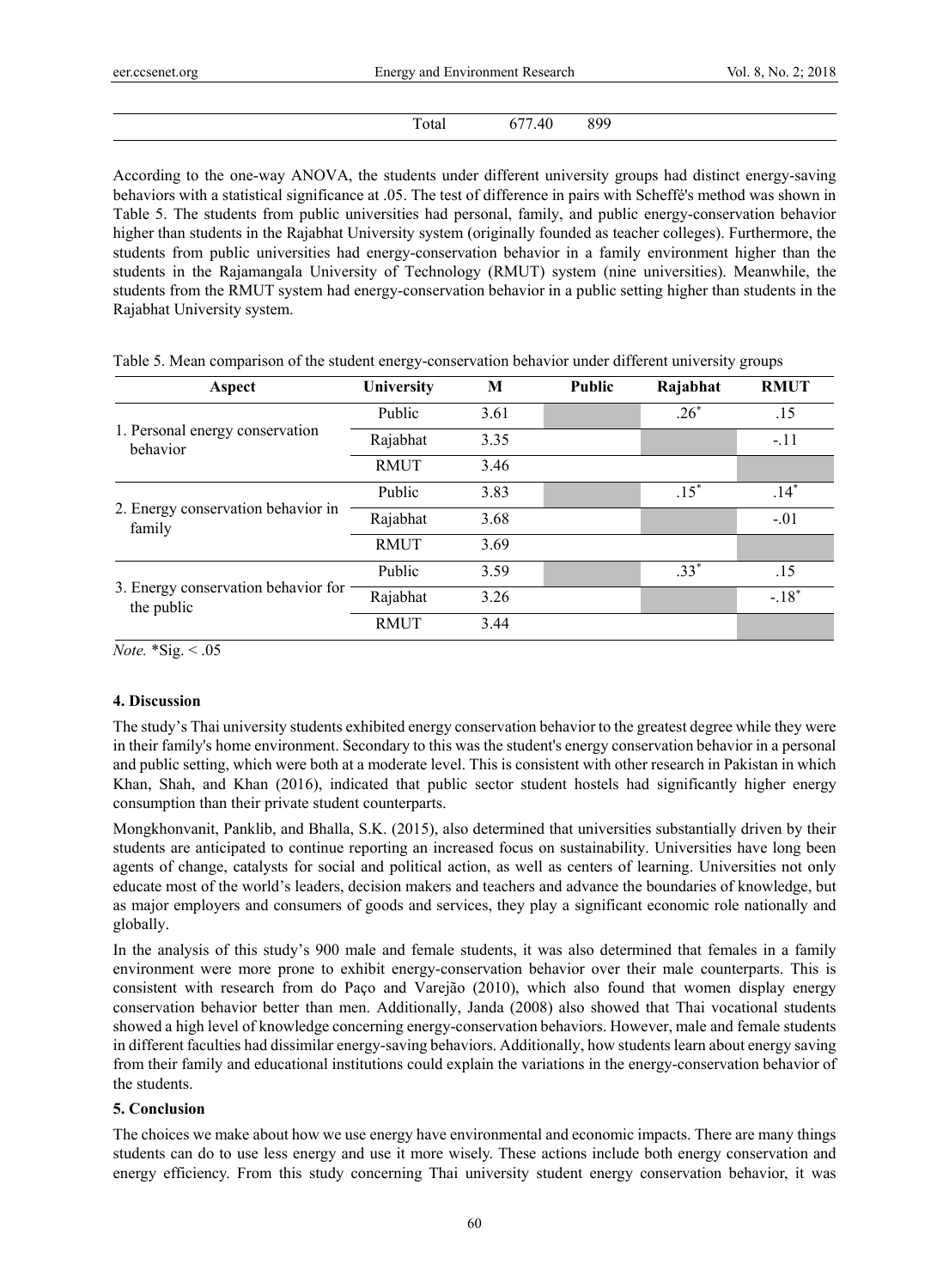determined that there was a significant difference in both male and female student energy conservation behavior across all three aspects of the study (personal, family, and public), with a statistically significant difference at .05. Furthermore, students from the different university system groups studied had distinct energy-conservation behaviors with a statistical significance at .05. Additionally, the data showed that students from the public university system had higher energy conservation behavior than that of students from the schools within the Rajabhat University system. Furthermore, the students from public universities had better energy conservation behavior within the family higher than the students from RUT system. Meanwhile, the students from the RUT system had energy conservation behavior in a public environment higher than students from the Rajabhat University system.

#### **References**

- Abrahamse, W., & Steg, L. (2009). Attitudes toward energy conservation scale*. PsycTESTS Dataset.* https://doi.org/10.1037/t22866-000
- Abrahamse, W., Steg, L., Vlek, C., & Rothengatter, T. (2007). A review of intervention studies aimed at household energy conservation. *Journal of Environmental Psychology, 25*(3), 273-291. https://doi.org/10.1016/j.jenvp.2005.08.002
- APEC. (2018). *Energy working group*. Asia-Pacific Economic Cooperation. Retrieved from https://tinyurl.com/ybdog9pp
- Bhattacharjee, S., & Reichard, G. (2011). Socio-Economic Factors Affecting Individual Household Energy Consumption: A Systemabtic Review. *ASME 2011 5th International Conference on Energy Sustainability*, Parts A, B, and C. https://doi.org/10.1115/es2011-54615
- Cordano, M., & Frieze, I. H. (2000). *Pollution reduction preferences of U.S. environmental managers: Applying Ajzen's theory of planned behavior*. *Academy of Management Journal, 43*(4), 627-641. https://doi.org/10.2307/1556358
- Costanzo, M., Archer, D., Aronson, E., & Pettigrew, T. (1986). Energy conservation behavior: The difficult path from information to action. *American Psychologist, 41*(5), 521-528. https://doi.org/10.1037//0003- 066x.41.5.521
- Department of Energy and Climate Change. (2012). *The energy efficiency strategy: The energy efficiency opportunity in the UK*. Retrieved from http://tinyurl.com/o4lg5ce.
- do Paço, A., & Varejão, L. (2010). Factors affecting energy-saving behaviour: A prospective research. *Journal of Environmental Planning and Management, 53*(8), 963-976.
- EGAT. (2018). *EGAT overview*. Electricity Generating Authority of Thailand. Retrieved from https://tinyurl.com/y7ykq2el
- Ek, K., & Söderholm, P. (2010). The devil is in the details: Household electricity saving behavior and the role of information. *Energy Policy, 38*(3), 1578-1587. https://doi.org/10.1016/j.enpol.2009.11.041
- European Commission. (2005). *Education on Energy*. Retrieved from http://tinyurl.com/h67rf7x.
- Goldenson, R. M., & Glanze, W. B. (1989). Longman Dictionary of Psychology and Psychiatry*.* New York, NY: Kaplan Publishing.
- Greaves, M, Zibarras, L. D., & Stride, C. (2013). Using the theory of planned behavior to Explore environmental, behavioral intentions in the workplace*. Journal of Environmental Psychology, 34*, 109–120. http://dx.doi.org/10.1016/j.jenvp.2013.02.003
- Harland, P, Staats, H, & Wilke, H. A. M. (1999). Explaining pro-environmental intention and behavior by personal norms and the theory of planned behavior. *Journal of Applied Social Psychology, 29*, 2505–2528. http://dx.doi.org/10.1111/j.1559-816.1999.tb00123.x
- Janda, T. (2008). *A comparison of behavior towards power consumption of vocational students in Khon Kaen with different characterization.* Unpublished master's thesis, King Mongkut's University of Technology Thonburi, Thonburi, Thailand. Retrieved from https://tinyurl.com/yau9drr7
- Kaiser, F. G., & Gutscher, H. (2003). The proposition of a general version of the theory of planned behavior: predicting ecological behavior. *Journal of Applied Social Psychology, 33*(3), 586–603. http://dx.doi.org/10.1111/j.1559-1816.2003.tb01914.x